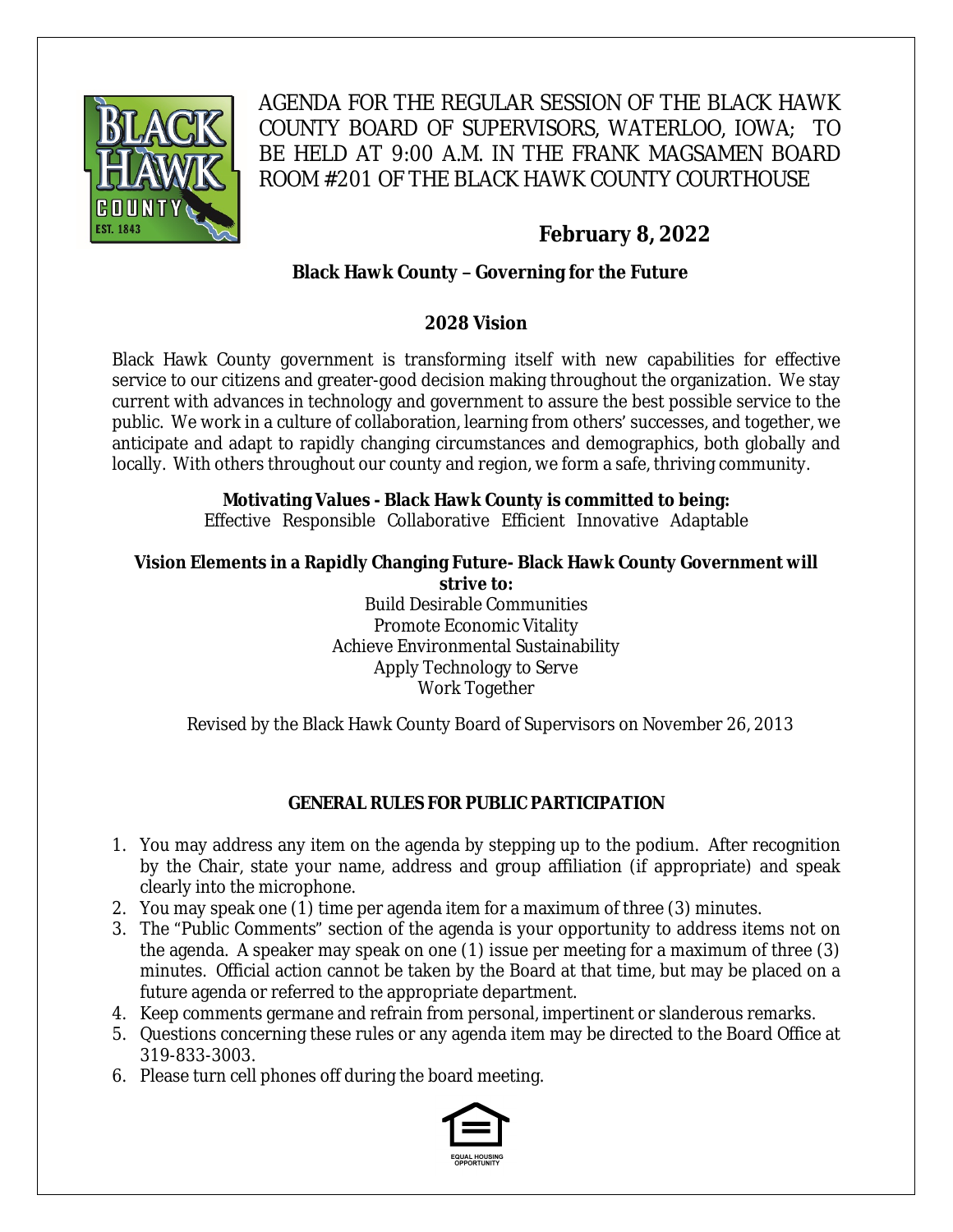Join Zoom Meeting

[https://us02web.zoom.us/j/84807276805?pwd=VVdrVm5lNDViaWhQekhCMjl1R1ZkUT09](https://gcc02.safelinks.protection.outlook.com/?url=https%3A%2F%2Fus02web.zoom.us%2Fj%2F84807276805%3Fpwd%3DVVdrVm5lNDViaWhQekhCMjl1R1ZkUT09&data=04%7C01%7Cllamb%40blackhawkcounty.iowa.gov%7Cc35c57b2bbfa46cc019b08d9e66d2d86%7C9960f5b6faae4bb3a122c43aceeaa06d%7C0%7C0%7C637794178867756223%7CUnknown%7CTWFpbGZsb3d8eyJWIjoiMC4wLjAwMDAiLCJQIjoiV2luMzIiLCJBTiI6Ik1haWwiLCJXVCI6Mn0%3D%7C3000&sdata=kI7mIMN5XIBe6N%2FhFG00E4C4CjwngYyI2IE6wnvXfGE%3D&reserved=0)

Meeting ID: 848 0727 6805 Passcode: 769846 One tap mobile +16465588656,,84807276805#,,,,\*769846# US (New York) +13017158592,,84807276805#,,,,\*769846# US (Washington DC)

Dial by your location +1 646 558 8656 US (New York) +1 301 715 8592 US (Washington DC) +1 312 626 6799 US (Chicago) +1 669 900 9128 US (San Jose) +1 253 215 8782 US (Tacoma) +1 346 248 7799 US (Houston) Meeting ID: 848 0727 6805 Passcode: 769846 Find your local number: [https://us02web.zoom.us/u/kc6ZYQMrLL](https://gcc02.safelinks.protection.outlook.com/?url=https%3A%2F%2Fus02web.zoom.us%2Fu%2Fkc6ZYQMrLL&data=04%7C01%7Cllamb%40blackhawkcounty.iowa.gov%7Cc35c57b2bbfa46cc019b08d9e66d2d86%7C9960f5b6faae4bb3a122c43aceeaa06d%7C0%7C0%7C637794178867756223%7CUnknown%7CTWFpbGZsb3d8eyJWIjoiMC4wLjAwMDAiLCJQIjoiV2luMzIiLCJBTiI6Ik1haWwiLCJXVCI6Mn0%3D%7C3000&sdata=Fr%2F8TjJjPa4JPedc4CTheEl0FHv9nQPQj2lXOKPZBs8%3D&reserved=0)

### **ROLL CALL**

### **MOMENT OF SILENCE – To Reflect on Actions**

### **PLEDGE OF ALLEGIANCE**

### **1. AGENDA RECEIVED AS PROPOSED OR AS AMENDED**

#### **2. PUBLIC COMMENTS**

### **3. CLAIMS AND PAYMENTS**

A. Resolution **–** that the Board of Supervisors APPROVE EXPENDITURES, and that the County Auditor be authorized and directed to ISSUE CHECKS, against the various settlement of such claims as allowed.

### **4. RECEIVE PROJECT UPDATES FROM DEPARTMENT HEADS/ELECTED OFFICIALS**

**5. MINUTES APPROVED –** February 1, 2022.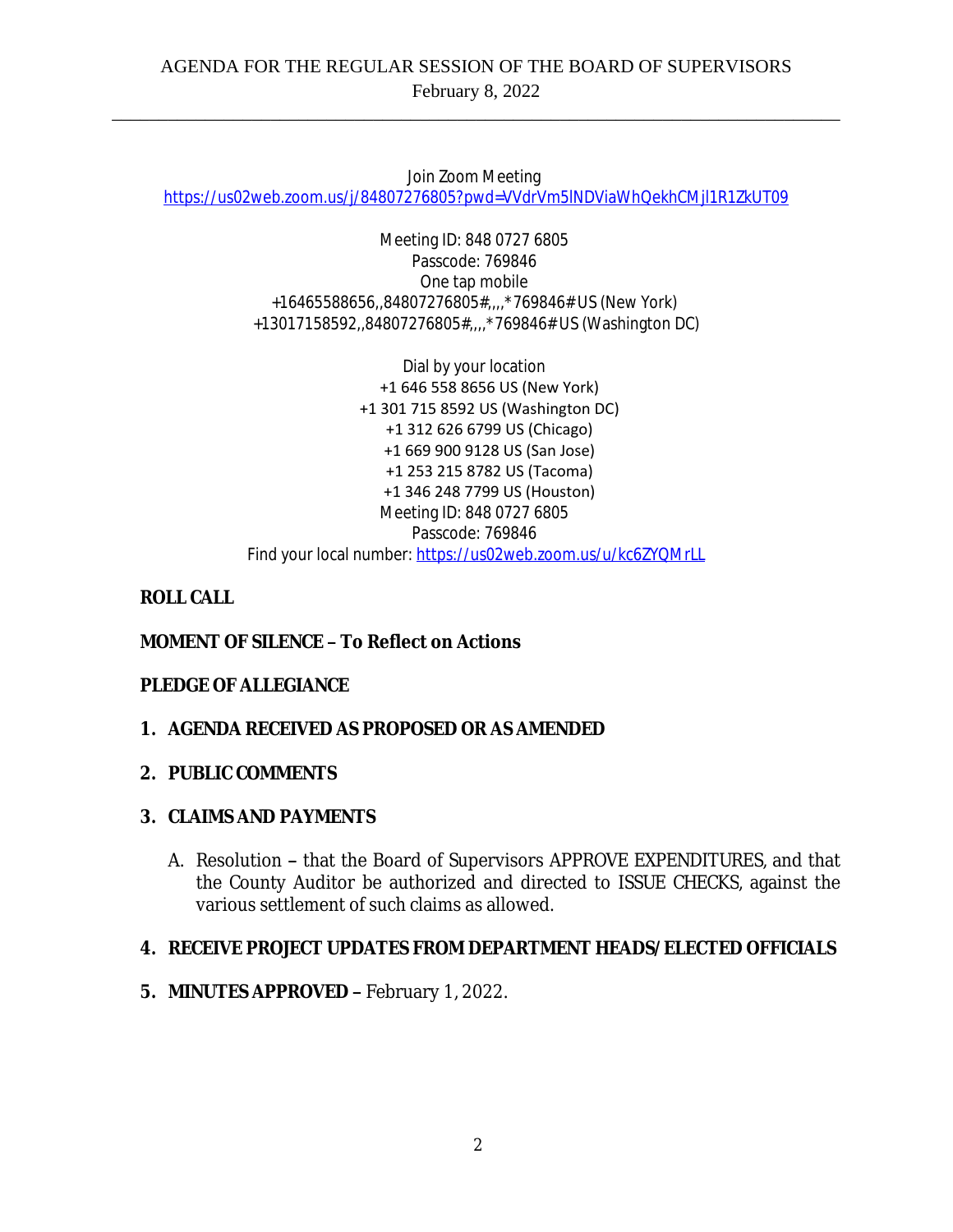### **6. CONSENT AGENDA**

The following items will be acted upon by voice vote on a single **RESOLUTION**, without separate discussion, unless someone from the board or the public requests that a specific item be considered separately.

- A. TO APPROVE, RECEIVE, PLACE ON FILE WITH THE COUNTY AUDITOR
	- 1. The Board of Supervisors APPROVE INTERGOVERNMENTAL JOURNAL ENTRIES, and that the County Auditor be authorized and directed to TRANSFER monies within the various funds as submitted.
- B. TO APPROVE AND DIRECT THE CHAIR TO SIGN
	- 2. The MANURE MANAGEMENT PLAN (MMP) update submitted by Happel Farms Inc, Facility ID# 64264, located in Bennington Township, Section Twelve (12), in Black Hawk County pursuant to 567 Iowa Administrative Code §455B.
	- 3. The PAYROLL ADJUSTMENTS submitted by the various departments and the County Auditor be authorized and directed to adjust his records accordingly.
	- 4. The RENEWAL APPLICATION for a Class "E" LIQUOR LICENSE (LC), including SUNDAY SALES, submitted by Fratzke, Inc., d/b/a Pronto BP, 7305 LaPorte Road, Washburn, Iowa.

### **7. CONTRACTS AND AGREEMENTS**

- A. Resolution –that the AGREEMENT received from Clapsaddle-Garber and Associates, Inc., Cedar Falls, Iowa for monument preservation and on-call surveying Services for calendar year 2022 at various locations in Black Hawk County with a bid of \$10,100.00 for monument preservation and surveying services at varying hourly rates and mileage detailed in the agreement be approved and for the chair to sign as recommended by Catherine Nicholas, County Engineer.
- B. Resolution that the AGREEMENT for DOT Initiated Detour of Primary Highways onto Local Roads between the Iowa Department of Transportation and Black Hawk County during the period July 25, 2022 to August 25, 2022 detour US 63 on West Schrock Road (D35) to IA 21 be approved as recommended by Catherine Nicholas, County Engineer.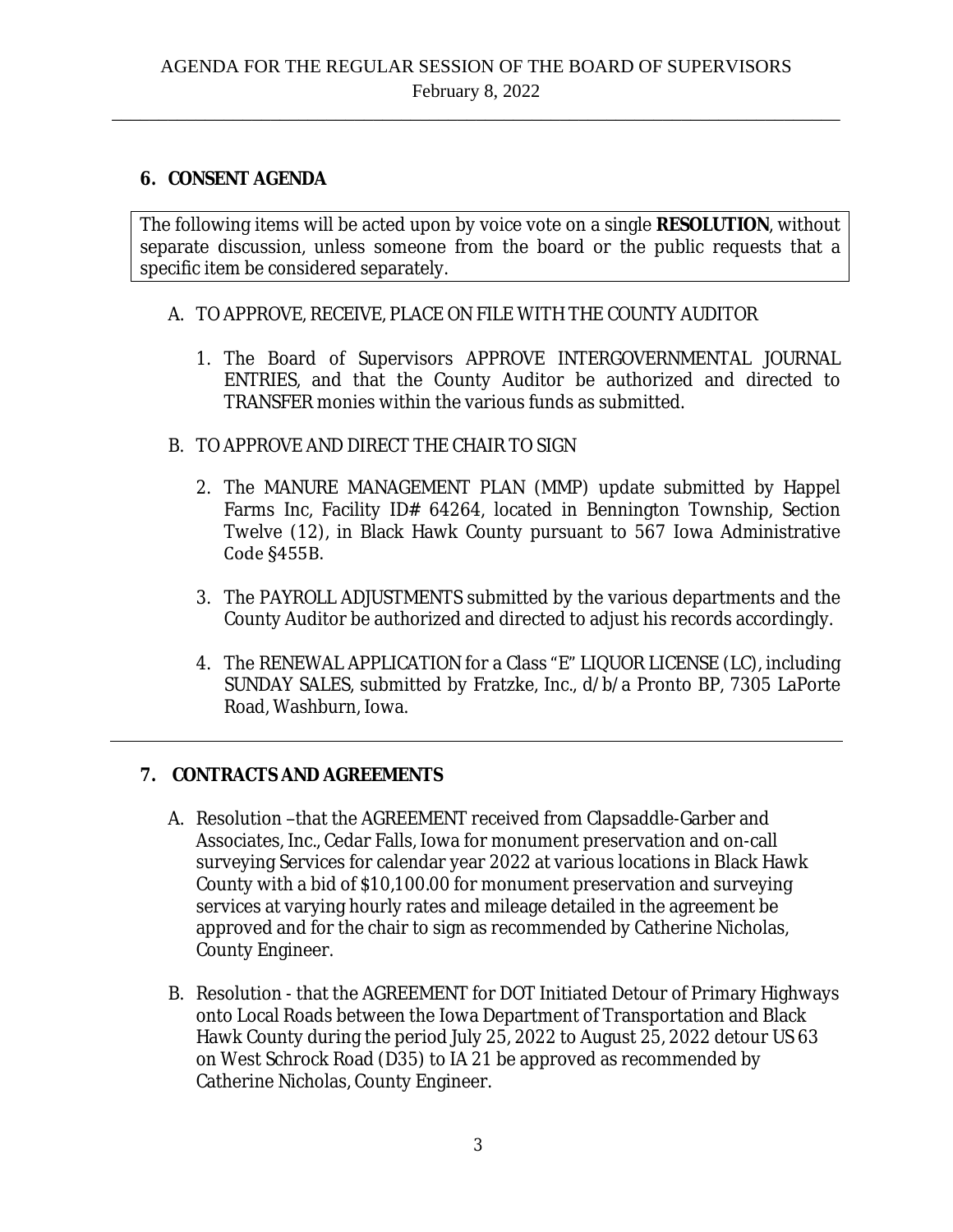### **8. OTHER BUSINESS**

- A. Resolution that the TAX SALE CERTIFICATE ASSIGNMENTS for four (4) vacant lots (Parcel #8912-30-403-011; Parcel #8912-30-403-012; Parcel #8912-30- 403-013; Parcel #8912-30-403-019) located in Waterloo, Iowa, pursuant to §446.31 of the Code of Iowa be approved and said Certificates of Purchase of Tax sale be assigned to A-Line, E.D.S. Inc. with total property tax amount of \$8,654.00 with \$10.00 assignment fee per parcel, as recommended by Rita Schmidt, County Treasurer.
- B. Resolution the TAX SALE CERTIFICATE ASSIGNMENT for one vacant lot (Parcel #8913-14-102-025) located in Waterloo, Iowa, pursuant to §446.31 of the Code of Iowa be approved and said Certificates of Purchase of Tax sale be assigned to 112 Randolph, LLC (Tramaun Allen), as recommended by Rita Schmidt, County Treasurer.
- C. Resolution that the COMPROMISE offered in the amount of \$1,100.00 by 112 Randolph, LLC (Tramaun Allen) on taxes owed for one (1) vacant lot (Parcel #8913-14-102-025) located in Waterloo, Iowa be approved.
- D. Motion that the IOWA INDIVIDUAL HEALTH BENEFIT REINSURANCE PROGRAM 2021 Annual Reporting Form be approved and the Chair to sign for same as recommended by Tim Jamison, Systems/Real Estate Tax Manager.
- E. Motion to APPOINT Kingsley Botchway II as a representative of the Black Hawk County Health Department Board with a term ending December 31, 2023.
- F. Resolution to Approve the REQUEST FOR PURCHASE OF CAPITAL EQUIPMENT with ARP funds submitted by Al Yu, Information Technology Director: \$10,291.21 to purchase laptops and docking stations from Sterling Computers Corp.
- G. DISCUSSION/POSSIBLE BOARD ACTION Phase II ARP Funding for FY23
- H. DISCUSSION County Preparedness and Possible Updates for COVID-19

## **9. ANY REPORTS OR INFORMATION FROM THE BOARD**

### **10. ADJOURNMENT**